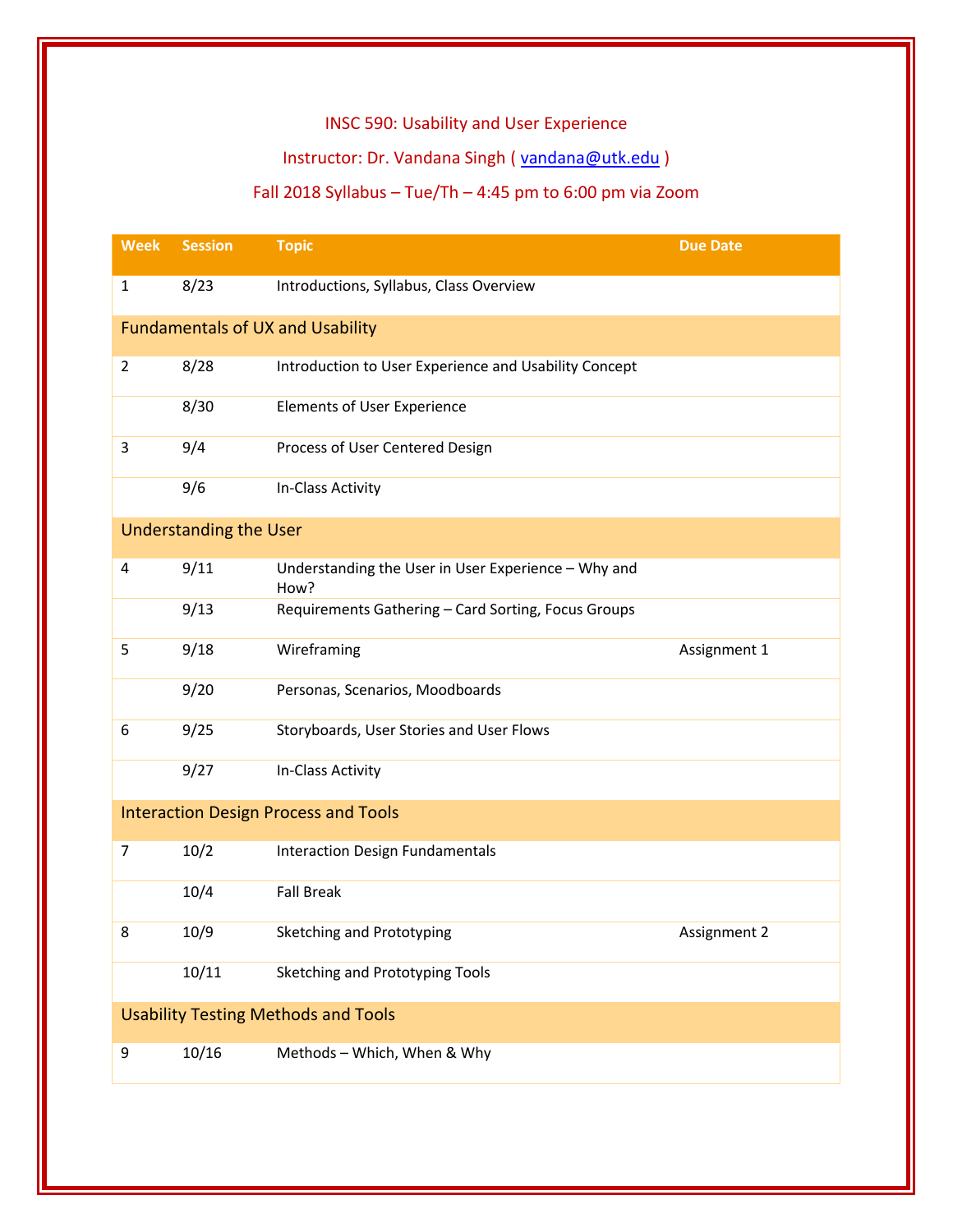|                                                                       | 10/18 | Methods - Walkthroughs - Heuristic, Cognitive,<br>ethnographic field studies |                     |  |  |
|-----------------------------------------------------------------------|-------|------------------------------------------------------------------------------|---------------------|--|--|
| 10                                                                    | 10/23 | Methods - A/B Testing, Multivariate Testing                                  | Assignment 3        |  |  |
|                                                                       | 10/25 | Tools - Morae, eye-tracking plug-ins                                         |                     |  |  |
| 11                                                                    | 10/30 | Planning and Conducting a Usability Test                                     |                     |  |  |
|                                                                       | 11/1  | <b>User Testing Analytics, Telemetrics</b>                                   |                     |  |  |
| 12                                                                    | 11/6  | <b>Reporting UX Results</b>                                                  |                     |  |  |
| Case Studies and Overview of the Complete Process of UX and Usability |       |                                                                              |                     |  |  |
|                                                                       | 11/8  | Case Study 1                                                                 | Assignment 4        |  |  |
| 13                                                                    | 11/13 | Making Software Work!                                                        |                     |  |  |
|                                                                       | 11/15 | In-Class Activity - Feedback on Assignment 4                                 |                     |  |  |
| 14                                                                    | 11/20 | Case Study 2                                                                 |                     |  |  |
|                                                                       | 11/22 | <b>Thanksgiving Holiday</b>                                                  |                     |  |  |
| 15                                                                    | 11/27 | Career in User Experience or Usability                                       |                     |  |  |
|                                                                       | 11/29 | <b>Guest Lecture</b>                                                         |                     |  |  |
| 16                                                                    | 12/4  | <b>Final Presentation</b>                                                    | <b>Assignment 5</b> |  |  |

**Class Time: Tuesday and Thursday 4:45 pm to 6:00 pm Class Location: Online Zoom Sessions** – Link in Canvas Site

## **Office Hours: By email: [vandana@utk.edu](mailto:vandana@utk.edu)**

### **Course Objectives**

INSC 590 Usability and User Experience is designed to provide hands-on practice in all the key areas of user experience and usability, including gathering user requirements, modeling user requirements, prototyping and usability testing.

At the end of the semester, based upon your personal experiences and the class readings, lectures discussions and assignments, you will be able to:

 Demonstrate knowledge of the concepts and terminology of usability analysis and user experience.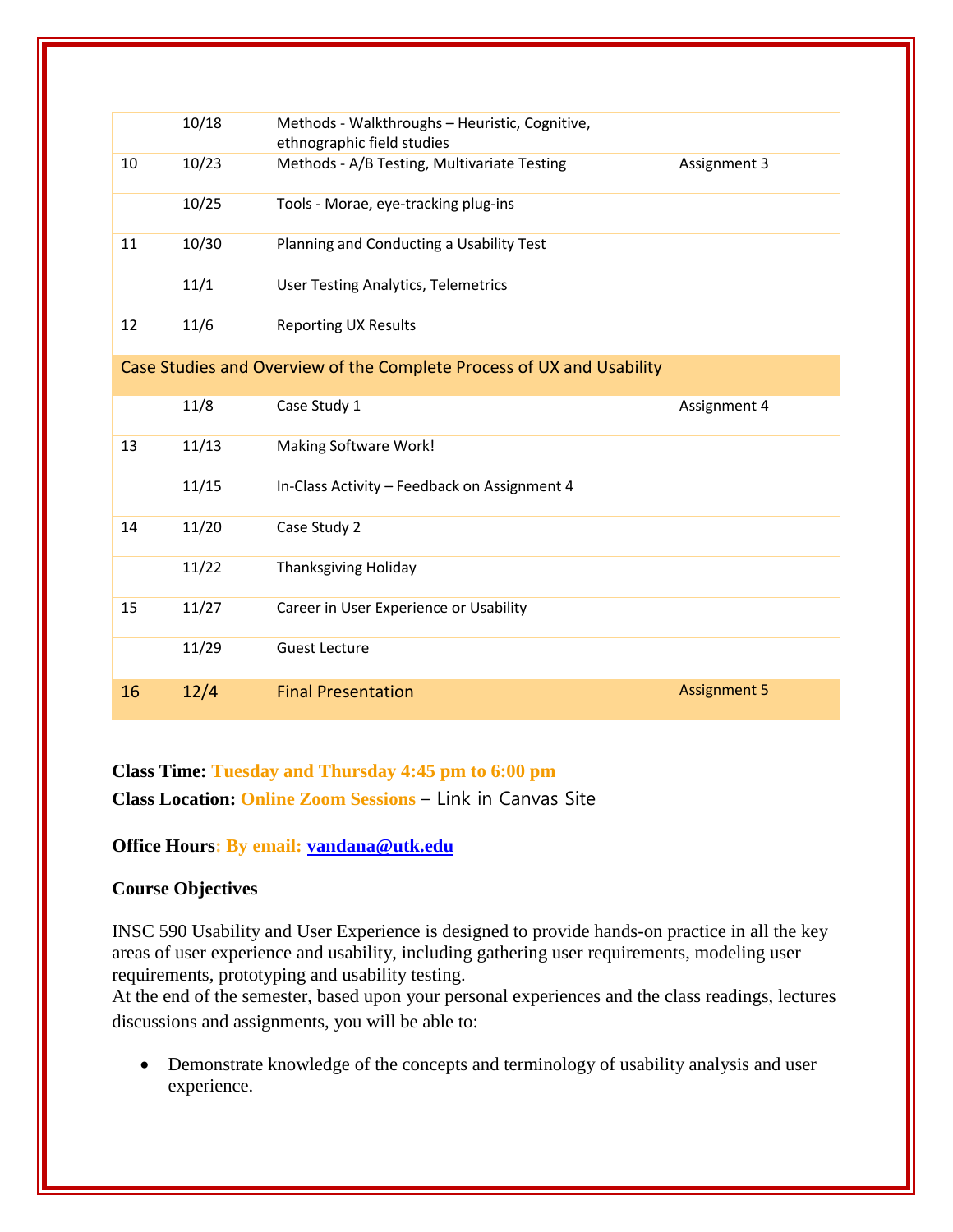- Discuss and use multiple tools used in the process of user requirement gathering, prototyping and usability testing
- Plan and conduct formative and summative usability evaluation of web-based applications on computer interfaces, tablets and smartphones
- Effectively report the findings of usability testing and recommend improvements to product usability; and
- Use feedback from usability evaluations to iteratively design and develop interfaces to information systems.

## **Required Materials**

### **Readings**

There is no specific textbook for this course. Instead, readings will be assigned each week. Most will be available via the WWW, the UT library Web site, or the course Canvas site under the heading "Modules". Readings for each week will be given in advance and it will be the responsibility of the student to complete the readings and contribute to the class discussions based on the readings.

## **Computing Requirements**

Canvas - The syllabus and other course-related information is available on Canvas at [https://utk.instructure.com/.](https://utk.instructure.com/) This system provides support for asynchronous communications for the course. You will need your NetID and password to access the materials.System and browser recommendations can be found at [https://oit.utk.edu/teachingtools/online/.](https://oit.utk.edu/teachingtools/online/) This page also provides links to other information about the system.

### **Grades**

Grades are based on individual assignments (55%), group assignments (20%), Learning Summary (5%), In-Class Activities (10%) and Participation (10%).

| Assignment                            | Points         | Due Dates (Mid-night) |
|---------------------------------------|----------------|-----------------------|
| Assignment $1 -$ User Requirements    | -10            | 9/18/18               |
| Assignment 2 – Personas and Scenarios | 15             | 10/9/18               |
| Assignment 3 - Prototyping            | 15             | 10/23/18              |
| Assignment 4 – Usability Test Plan    | 15             | 11/8/18               |
| Assignment 5 – Usability Test Results | 20             | 12/4/18               |
| <b>Learning Summary</b>               | $\overline{5}$ | 12/5/18               |
| <b>In-Class Activities</b>            | <sup>10</sup>  |                       |
| Participation                         | <sup>10</sup>  |                       |
| Total                                 | 100            |                       |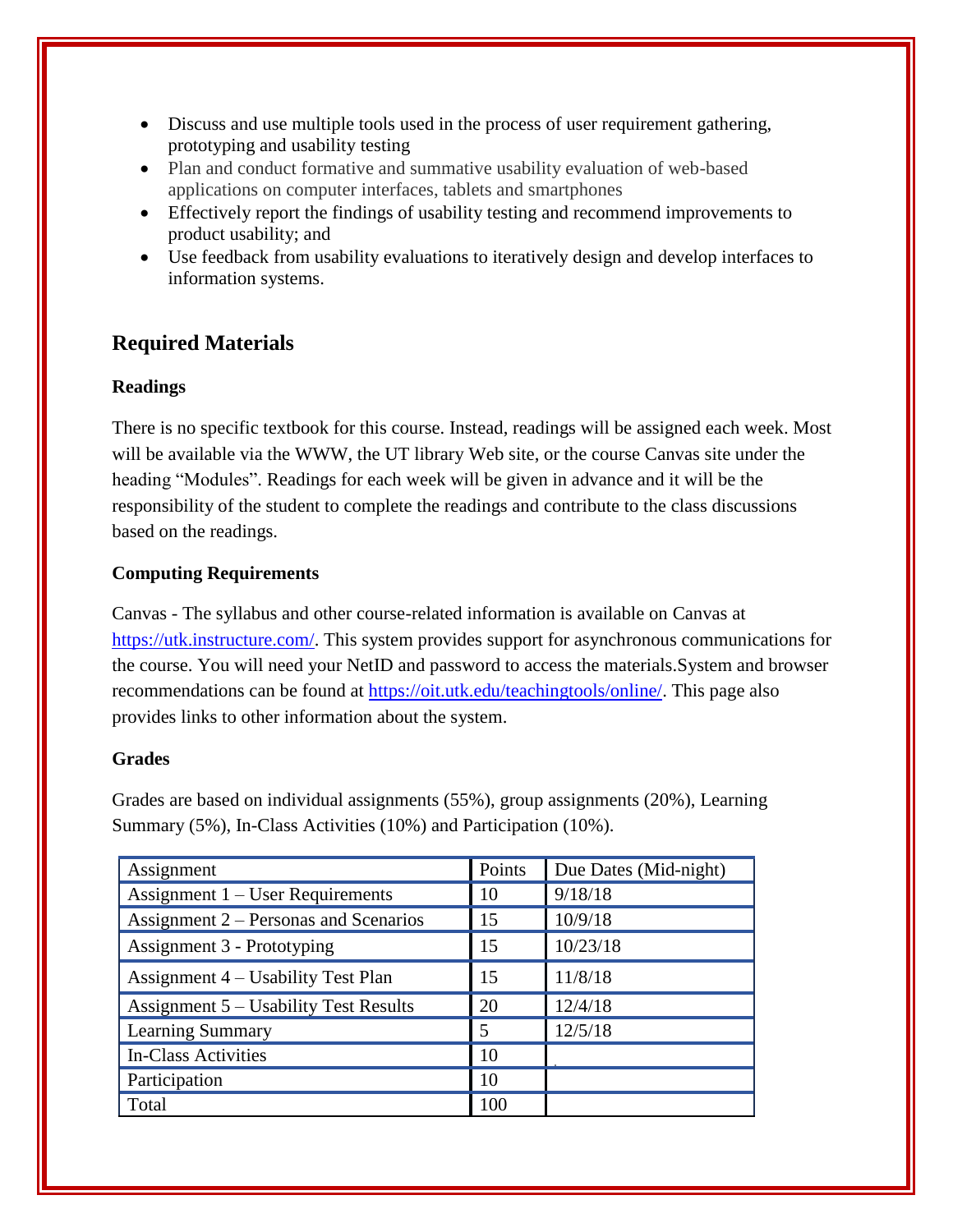Policy on late submission of assignments and projects: A minimum of 5% will be deducted from your grade for each 24 hour period your submission is late. The assignments will not be graded after one week of due date. Please contact me prior to any assignment or project due date (as far in advance as possible) in order to negotiate adjustments due to an emergency.

Your presence and participation is vital to the success of this class: attendance and class participation are expected and do affect the "participation and attendance" portion of your final grade. If an absence is unavoidable, please e-mail me before the absence, if at all possible.

Class participation includes contributing during class discussions — sharing your thoughts and experiences about information technologies — and monitoring and posting to the asynchronous discussion boards. The quality of your contributions is more important than the quantity of contributions.

Read the assigned materials prior to the class for which they are assigned, and be prepared to refer to passages or issues of interest to you during our discussions. Ensure your class participation by responding on Canvas to the readings, and responding to others' postings. If you have questions about the class, please review the "Questions About Class / General Discussion" discussion board and post any new questions.

Please post your questions first to the class discussion boards located on the Canvas system at [https://utk.instructure.com/.](https://utk.instructure.com/)unless the question is of a confidential nature (e.g., grades). Sharing your questions is helpful because (1) other people may have the same or similar questions and (2) you may get a faster or better response from other people in the class. I will be reading the discussion boards almost daily.

When you send me an email please make sure you are using your UTK email and write INSC 590 in the subject line. If you use a non utk email id, there is a high chance that it will be filtered to my spam folder and hence be missed. If you do not receive a response from me within 48 hours, *please resend* the email.

#### **Use of Mobile Apps – Class Policy**

Use of Mobile Apps for Canvas should be limited to checking the content posted on the class site including announcements, grades and discussion board posts. Use of Cellphone Mobile Apps for Zoom to attend classes is prohibited. **The instructor reserves the right to ask you to logout from the Collaborate session if you are using a Mobile App to attend the class.**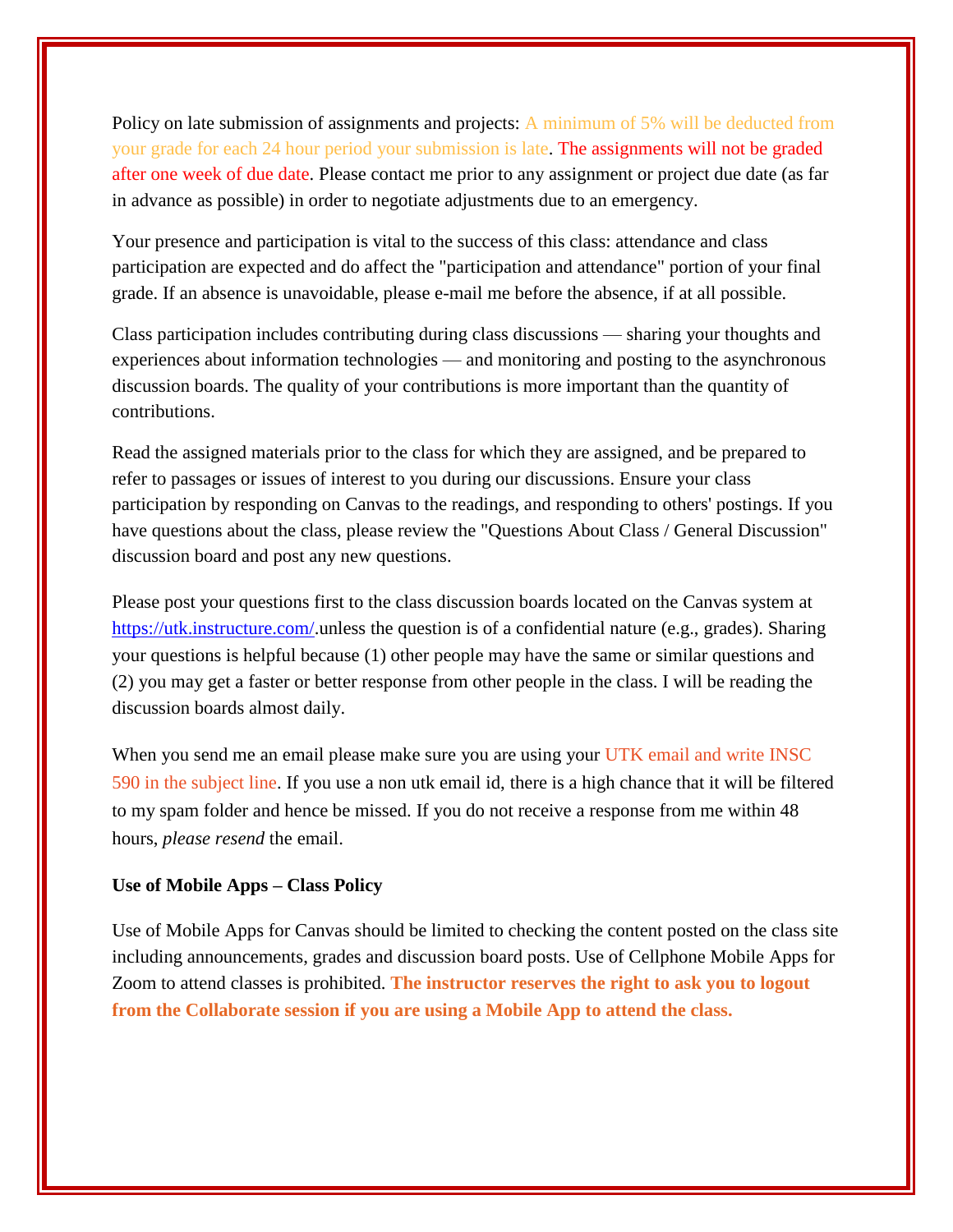Final grades will be assigned as follows:

| Letter        | Score $(\%)$ | <b>Semantics</b>                                                                                                                                                                                                                                                                                                                         |
|---------------|--------------|------------------------------------------------------------------------------------------------------------------------------------------------------------------------------------------------------------------------------------------------------------------------------------------------------------------------------------------|
| $\mathsf{A}$  | 91-100       | Superior performance.                                                                                                                                                                                                                                                                                                                    |
| $B+$          | $85-90$      | Better than satisfactory performance.                                                                                                                                                                                                                                                                                                    |
| B             | 79-84        | Satisfactory performance.                                                                                                                                                                                                                                                                                                                |
| $C+$          | $75 - 78$    | Less than satisfactory performance.                                                                                                                                                                                                                                                                                                      |
| $\mathcal{C}$ | 70-74        | Performance well below the standard expected of<br>graduate students.                                                                                                                                                                                                                                                                    |
| D             | $60 - 69$    | Clearly unsatisfactory performance; cannot be used to<br>satisfy degree requirements.                                                                                                                                                                                                                                                    |
| F             | $0-59$ .     | Extremely unsatisfactory performance; cannot be used to<br>satisfy degree requirements.                                                                                                                                                                                                                                                  |
|               | N/A          | A temporary grade indicating that the student has<br>performed satisfactorily in the course, but, due to<br>unforeseen circumstances, has been unable to finish all<br>requirements. An "I" will not be give to enable a student<br>to do additional work to raise a deficient grade. All<br>incompletes must be removed within one year |

#### **CCI Diversity Statement (College of Communication and Information Bylaws, Section II-C)**

The College of Communication and Information recognizes that a college diverse in its people, curricula, scholarship, research, and creative activities expands opportunities for intellectual inquiry and engagement, helps students develop critical thinking skills, and prepares students for social and civic responsibilities. All members of the College benefit from diversity and the quality of learning, research, scholarship and creative activities is enhanced by a climate of inclusion, understanding and appreciation of differences and the full range of human experience. As a result, the College is committed to diversity and equal opportunity and it recognizes that it must represent the diversity inherent in American society. The College is acutely aware that